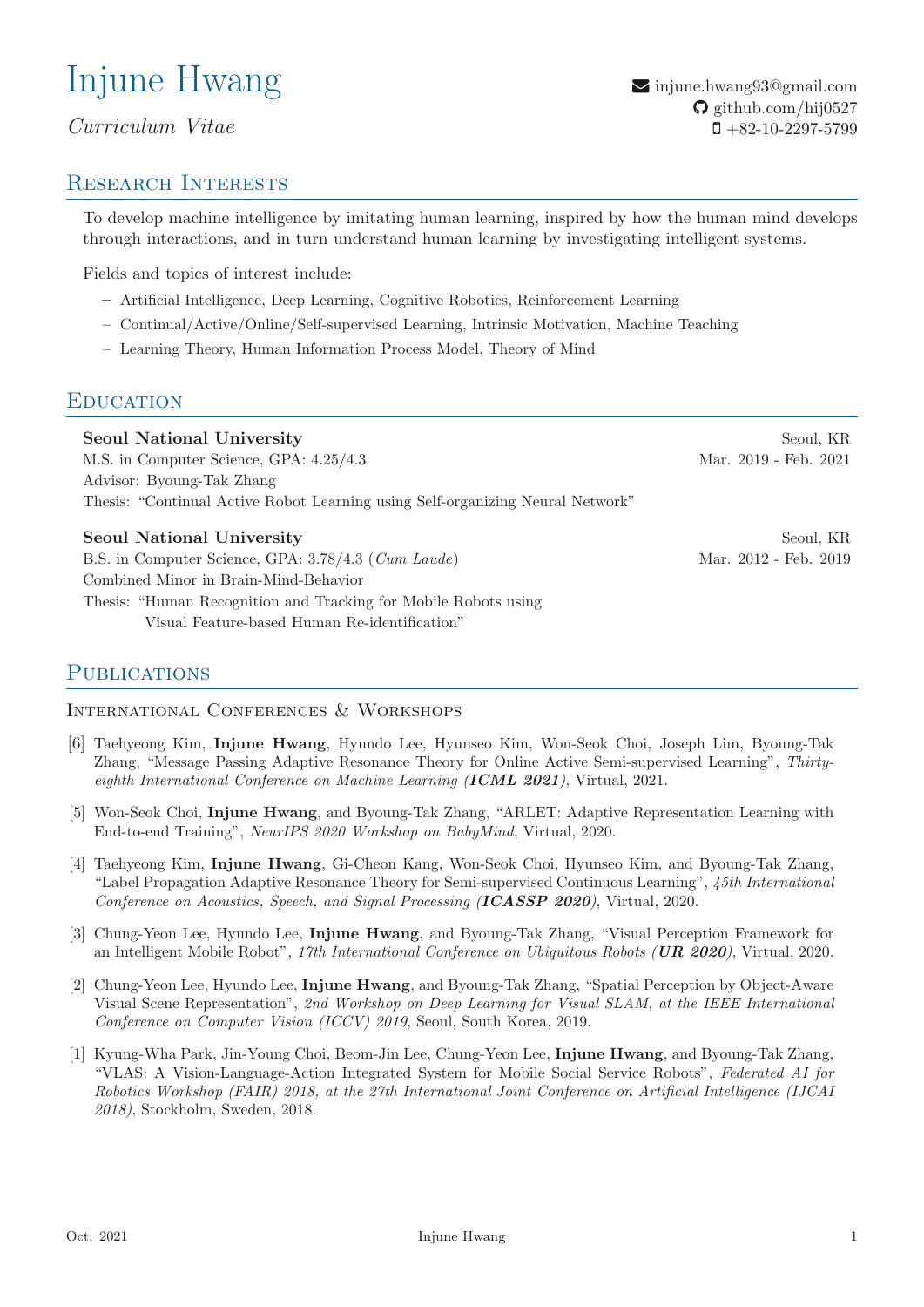#### DOMESTIC CONFERENCES

- [4] Injune Hwang, and Byoung-Tak Zhang, "Machine Teaching for Online Active Semi-supervised Learning Models", Korea Computer Congress 2020 (KCC 2020), Virtual, 2020.
- [3] JeHwan Ryu, Taehyeong Kim, Injune Hwang, and Byoung-Tak Zhang, "Agile Adaptation to Stochastic Environment based on Observation-Prediction Error", Korea Software Congress 2019 (KSC 2019), Pyeongchang, South Korea, 2019.
- [2] Hyundo Lee, Chung-Yeon Lee, Injune Hwang, and Byoung-Tak Zhang, "Object-Aware Feature Augmentation for Robust Visual SLAM of Mobile Robots", Korea Software Congress 2018 (KSC 2018), Pyeongchang, South Korea, 2018 (Excellent Undergraduate Paper Award).
- [1] Injune Hwang, Chung-Yeon Lee, Hyundo Lee, and Byoung-Tak Zhang, "Human Recognition and Tracking on Mobile Robot using Visual Feature-based Person Re-identification Model", Korea Software Congress 2018 (KSC 2018), Pyeongchang, South Korea, 2018 (Excellent Undergraduate Paper Award).

## **PATENTS**

#### **APPLICATIONS**

- [2] Byoung-Tak Zhang, Chung-Yeon Lee, Hyundo Lee, and Injune Hwang, "Method and Apparatus for Enhancing Image Feature Point in Visual SLAM by using Object Label", PCT App. PCT/KR2019/016641, 2019.
- [1] Byoung-Tak Zhang, Chung-Yeon Lee, Hyundo Lee, and Injune Hwang, "Method and Apparatus of Visual Feature Augmentation for Visual SLAM using Object Labels", Korean Patent App. 10-2019-0039736, 2019.

# **EXPERIENCE**

| LG Electronics, AI Laboratory<br>Research Intern (Advisor: Joseph Lim)<br>- Member of Self-Learning Task<br>Research on efficient domain adaptation methods for RL algorithms                                                                                                                                                                                      | Seoul, KR<br>May 2021 - Nov. 2021  |
|--------------------------------------------------------------------------------------------------------------------------------------------------------------------------------------------------------------------------------------------------------------------------------------------------------------------------------------------------------------------|------------------------------------|
| Seoul National University, Biointelligence Laboratory<br>Graduate Researcher (Advisor: Byoung-Tak Zhang)<br>- BabyMind project student co-leader<br>Developed self-organizing model for robot learning with Softbank Robotics NAO                                                                                                                                  | Seoul, KR<br>Mar. 2019 - Feb. 2021 |
| Seoul National University, Biointelligence Laboratory<br>Undergraduate Research Intern (Advisor: Byoung-Tak Zhang)<br>- RoboCup@Home main developer in team 'Aupair'<br>Developed AI modules for Softbank Robotics Pepper (in Python & ROS)<br>- World Robot Challenge secondary developer in team 'Tidyboy'<br>Developed AI modules for Toyota HSR (in Lua & ROS) | Seoul, KR<br>Jan. 2018 - Feb. 2019 |
| <b>INCA</b> Internet<br>Software Developer (as a substitute for compulsory military service)<br>- Keyboard stroke protection software (nProtect) developer<br>Maintained security software using end-to-end key stroke encryption<br>$\Gamma$ e a chinc                                                                                                            | Seoul, KR<br>Sep. 2015 - Nov. 2017 |

### **TEACHING**

| • Teaching Assistant                                                  | Spring 2019 |
|-----------------------------------------------------------------------|-------------|
| <i>Seoul National University</i>                                      |             |
| $-$ Introduction to Artificial Intelligence (L0444.000300, in Korean) |             |
| Roles: Practice session lecturer, exam grader, term project manager   |             |